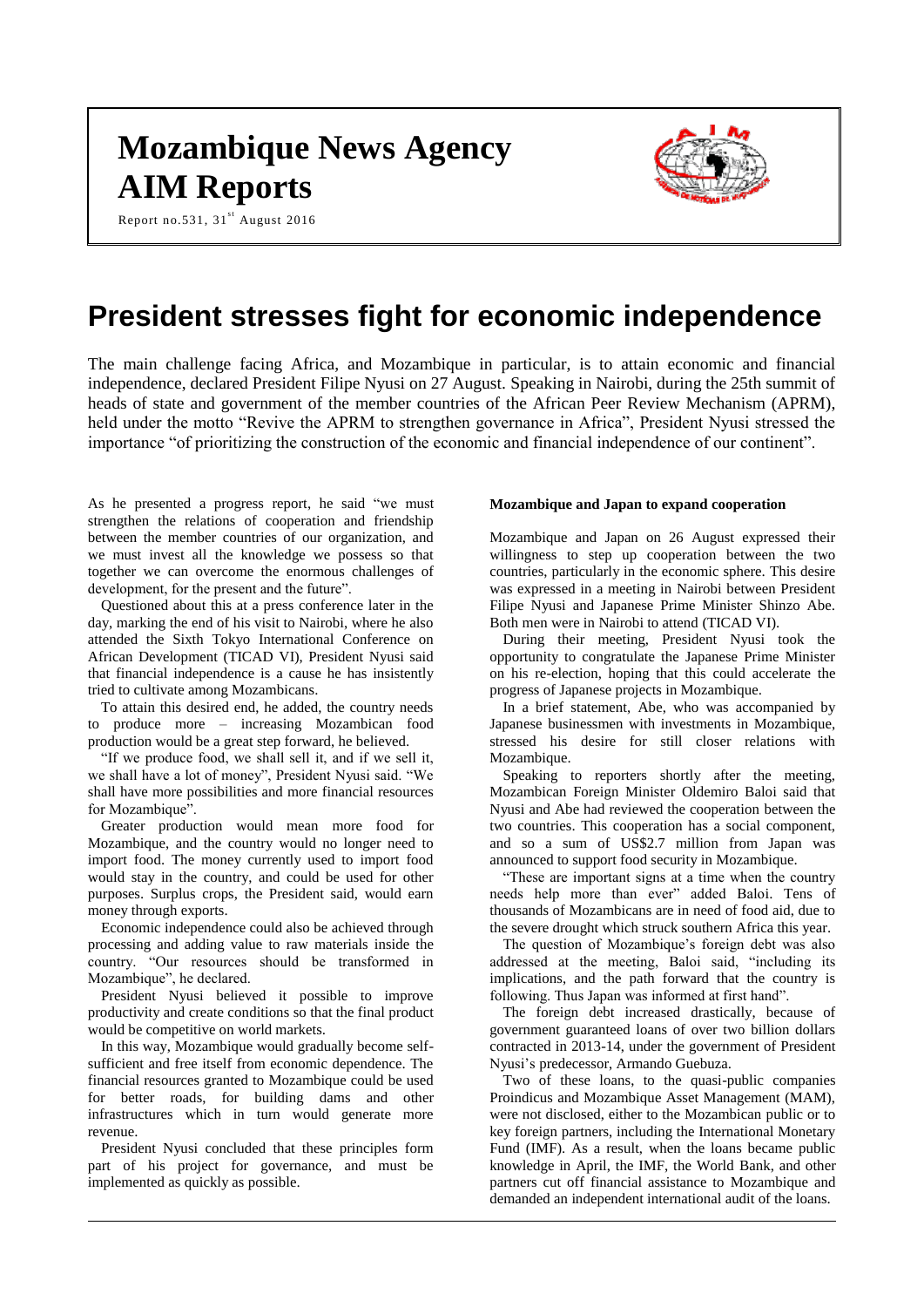# **Not true that Renamo "won six provinces" says President Nyusi**

President Filipe Nyusi on 26 August attacked the pretension of Afonso Dhlakama, leader of the opposition party Renamo, to govern by force the six northern and central provinces where he claims that Renamo won the October 2014 general elections.

Speaking in Nairobi, at a meeting with the Mozambican community resident in Kenya, President Nyusi denied the oft-repeated claim that Renamo won six provinces, and so should be allowed to govern them.

From Dhlakama's statements, no-one would guess that there was a million vote gap between himself and President Nyusi in 2014. And when the results are looked at province by province, it is true that Dhlakama topped the Presidential poll in five provinces (Manica, Sofala, Tete, Zambezia and Nampula). But in the parliamentary election, Renamo only gained a majority in two provinces, Sofala and Zambezia. In the third election, for provincial assemblies, Renamo gained a majority in three of the 10 assemblies – Sofala, Zambezia, and Tete.

President Nyusi told the meeting that Renamo gunmen continue to invade hospitals and to attack and kill innocent civilians, acts which have forced the government to introduce a system of convoys under armed escort to ensure that traffic can continue to flow along some of the main roads in the centre of the country.

"All this because Renamo leader Afonso Dhlakama wants to govern the six provinces where he says he won the elections", said the President.

A representative of the Mozambican community, Rafael Mazula, said the worsening of politico-military tensions is undermining the economic and social development that Mozambique has experienced in recent years.

"We reject and condemn the resort to military force to solve our problems", said Mazula. "War causes mourning and the destruction of economic and social infrastructures, such as roads and bridges, the commercial network, schools, and hospitals".

The message praised the efforts under way to restore peace, declaring that President Nyusi himself "is an example of political tolerance and a unique case in Africa and in the world which allows brothers, even those who have committed so much brutality, to live together".

The community also presented President Nyusi with their day-to-day problems – particularly their lack of Mozambican identity documents.

"Most of the Mozambicans here do not have documents such as an identity card or a passport", said Mazula. "Without these documents, our life becomes difficult. It creates difficulties for our legalization in this country, and access to services such as education and employment".

Mazula said the Mozambican community consists mostly of people who came to Kenya before Mozambican independence to work on the sugar and sisal plantations, and their dependents. Thus there are Mozambicans who have been living in Kenya for over 40 years, and are still undocumented, a situation which also affects their children.

In response, President Nyusi promised that the government will send a team from the Ministry of the Interior to Kenya to issue identity cards and passports.

#### **No advance on cessation of hostilities**

Despite optimism shown by international mediators, the round of talks on 24 August in the Joint Commission set up between the Mozambican government and the opposition party Renamo produced no advance towards a cessation of hostilities.

The meeting lasted seven hours, and during that period Renamo simply refused to halt its attacks unless the government withdrew its forces stationed at the Gorongosa mountain range in Sofala province.

The mediators' spokesperson Mario Raffaelli told reporters that the government position is "the mission of the defence and security forces is to protect the population and its property, and to allow people to circulate in a climate of peace, harmony, and security".

The government wanted to see an immediate suspension of hostilities which would make it possible to open a corridor in Gorongosa so that the mediators can make their way to the Renamo bush headquarters in the Satunjira area, to meet Renamo leader Afonso Dhlakama.

The Renamo position, said Raffaelli, is that it "will accept a temporary truce around the Gorongosa mountain range, as long as the government withdraws its forces stationed there".

But the government has no intention of surrendering territory to the Renamo militia. Raffaelli said the government believes its forces must remain in Gorongosa to protect the local population from Renamo attacks.

The mediators do not expect any improvement in the situation in the immediate future. They, and the government and Renamo delegations, have agreed to suspend the talks for almost three weeks so that the Joint Commission will not meet again until 12 September.

## **Human Rights Watch denounces Renamo attacks on health units**

The international NGO, Human Rights Watch (HRW), on 24 August denounced attacks on health units by armed elements from the opposition party Renamo.

A HRW statement noted that, over the past month, Renamo has raided at least two hospitals and two clinics. and warns "the attacks on the medical facilities, which involved looting medicine and supplies and destroying medical equipment, threaten access to health care for tens of thousands of people in remote areas of the country".

"RENAMO's attacks on hospitals and health clinics are threatening the health of thousands of people in Mozambique," said Daniel Bekele, Africa director at HRW. "RENAMO's leadership needs to call off these attacks on health facilities immediately."

"RENAMO's raids on medical facilities seem part of a repugnant strategy to damage health facilities and loot medicines," Bekele said. "What they are succeeding in doing is to deny crucial health services to Mozambicans who need them."

This is a condensed version of the AIM daily news service – for details contact [pfauvet@live.com](mailto:pfauvet@live.com)

\_\_\_\_\_\_\_\_\_\_\_\_\_\_\_\_\_\_\_\_\_\_\_\_\_\_\_\_\_\_\_\_\_\_\_\_\_\_\_\_\_\_\_\_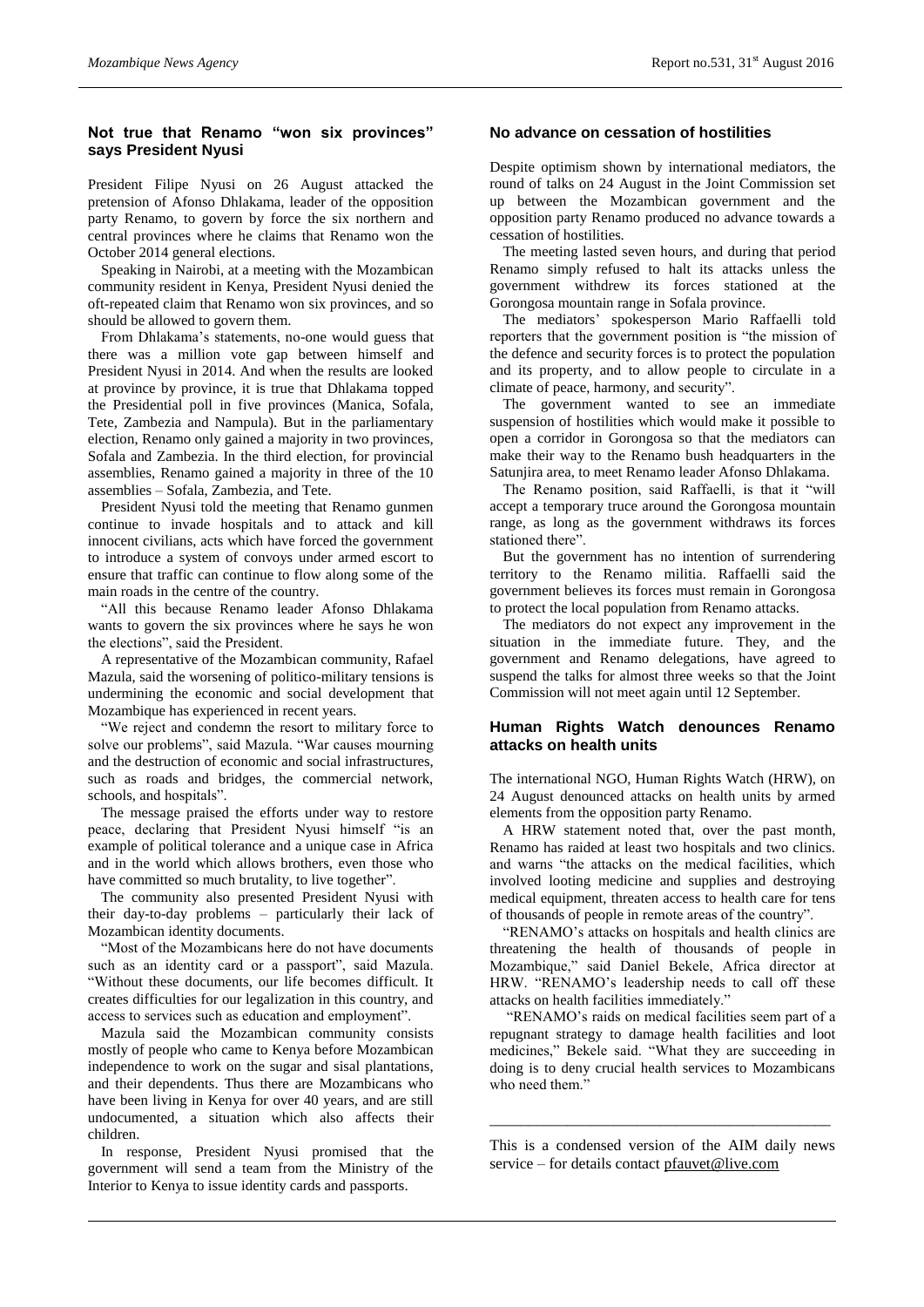# **Government planning to ban all log exports**

The Mozambican government is proposing a total ban on all exports of unprocessed logs, regardless of the tree species from which they come.

The national director of forests in the Ministry of Land, Environment and Rural Development, Xavier Sakambuera, told the daily newspaper "Noticias" that a bill on this matter has already been drafted and deposited with the country's parliament.

There have been many attempts in the past to outlaw the export of logs from particular species of hardwoods, but this would be the first blanket ban on the export of all logs. As such it is bound to meet with ferocious opposition from logging interests.

Current estimates are that Mozambique is losing 220,000 hectares of forest a year. This is due not only to logging, but to the uncontrolled bush fires associated with slash and burn agriculture, and the clearing of land for building purposes.

Sakambuera said the government hopes a ban will greatly reduce illegal logging, and will create more jobs in the timber processing industry.

#### **Coal India pulling out of Tete**

The state-controlled mining company Coal India, the largest coal producer in the world, is surrendering its exploration licences in the Mozambican province of Tete.

According to reports in the Indian press, the two areas covered by the licences, awarded to the company's wholly owned subsidiary, Coal India Africana (CIAL), proved disappointing. The latest annual report from Coal India claimed that mining would be "technically not feasible" in the licence areas.

#### **Money from miners' social fund returned**

The Mozambican government has recovered over 100 million rand (about US\$7 million) that was held back from the wages of Mozambican mine workers in South Africa and has returned it to its rightful owners, according to the Labour Ministry.

The money was discounted for a social fund, operated by the South African Mineworkers Provident Fund (MWPF), but the Mozambicans had never seen any benefits from this fund, and so the government sought to recover the money.

In this initial phase, the money was disbursed to 825 former mine workers in the southern provinces of Maputo, Gaza, and Inhambane. Priority was given to people who had worked on the mines from 1989 until now. The current campaign also involves opening bank accounts for the beneficiaries.

According to the Labour Ministry, "on presentation of the required documents (miner's professional card, and identity card or passport), the former miners, and the widows, heirs or legitimate representatives of miners who have died receive the money directly from the MWPF, through the banks indicated. It does not pass through the government, which merely supervises the procedure".

The Ministry said that, in total, over 300 million rand belonging to deceased miners is available. The government has insisted for years that this money should

be returned and has contacted the South African authorizes and the mining employers.

The first phase of the payments ended on 27 August, but the government wants to ensure that all miners and their dependents who have a legitimate claim on this money receive it. The Ministry says it is working with the Provincial Directorates of Labour and with the district authorities to locate and register former miners and their families.

According to the MWPF database, there are more than 6,500 potential beneficiaries. The MWPF says that it has publicized the scheme to return the money, not only in the three southern provinces (where most of the Mozambican miners come from) but throughout the country.

#### **Inhambane tourism in steep decline**

There has been a sharp decline in tourism in the southern Mozambican province of Inhambane, and the situation threatens to deteriorate still further with the proposal to close Vilankulo airport to international traffic, reports the daily newspaper "O Pais".

Tourism was considered a mainstay of the Inhambane economy, due to vast expanses of unspoiled beaches, and the pristine waters and marine fauna of the Bazaruto National Park. But the economic crisis engulfing Mozambique is pushing tourist establishments out of business. In addition, even though most of Inhambane is untouched by the insurrection waged by the opposition party Renamo, the military tensions contribute to keeping foreign tourists away.

According to the Inhambane Provincial Tourism Association, 15 tourism establishments closed in the first half of this year, with 100 workers made redundant.

Up until 2014, Inhambane tourism was recording an average annual investment in tourism of about US\$40 million, but in 2015 the figure fell to US\$10 million, and this year, instead of investment, the sector is shrinking.

Tourism operators fear that a fatal blow to the business could be given by the decision to close the airports in Inhambane city and in Vilankulo to international traffic.

It is through Vilankulo airport that many foreign tourists reach the Bazaruto archipelago, and resorts in Vilankulo and Inhassoro districts. The importance of this airport used to be recognized by the government which invested US\$10 million in modernizing the airport, tripling its capacity so that it can now handle more than 200,000 passengers a year. Currently an average of two international flights a day land at Vilankulo.

If, for example, direct flights between Johannesburg and Vilankulo cease to exist, foreign tourists will either have to change planes in Maputo, or travel by road. The Inhambane Tourism Association fears that they will not do so and that tourist arrivals in Vilankulo, Inhassoro and Bazaruto will slump.

This would be disastrous for thousands of people in these parts of the province who depend on tourism for a living. The tourism operators are now lobbying the government to reverse the decision to close the airport.

Inhambane hotels have a total of 8,134 rooms and 16,231 beds, which is 37.5 per cent of the national accommodation capacity. Tourism directly employs 7,346 people in the province, which is 35.3 per cent of all formal sector employment in Inhambane.